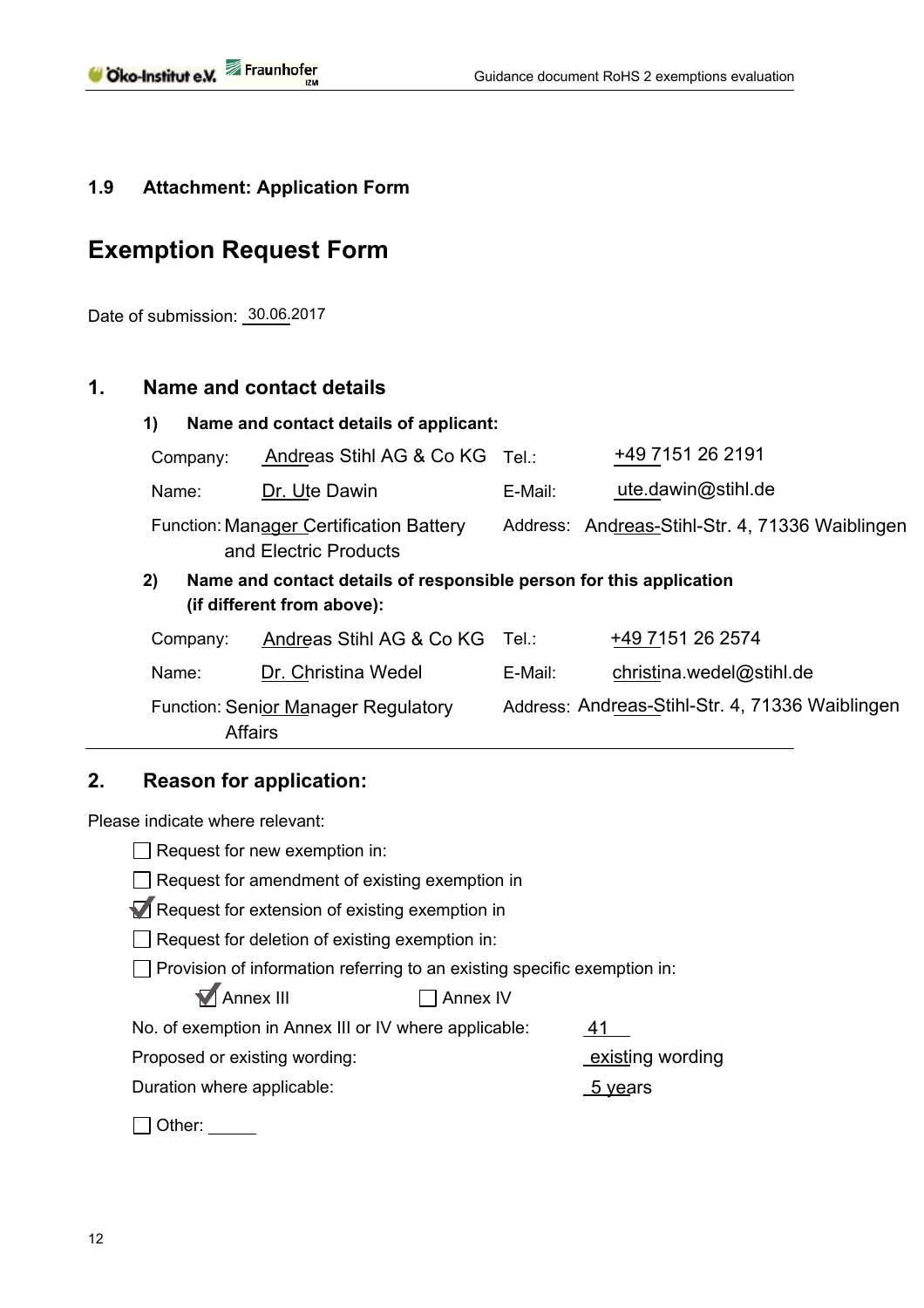# **3. Summary of the exemption request / revocation request**

see Annex

## **4. Technical description of the exemption request / revocation request**

#### **(A) Description of the concerned application:**

- 1. To which EEE is the exemption request/information relevant? Name of applications or products: hand-held combustion engines
- a. List of relevant categories: (mark more than one where applicable)

| $\Box$ 1   | $\Box$ 7    |
|------------|-------------|
| $\Box$ 2   | $\Box$ 8    |
| $\Box$ 3   | $\Box$ 9    |
| $\Box$ 4   | $\Box$ 10   |
| $\Box$ 5   | $\sqrt{11}$ |
| $\sqrt{6}$ |             |

- b. Please specify if application is in use in other categories to which the exemption request does not refer: Today's exemption may also apply to other categories, but I am not aware of products using it.
- c. Please specify for equipment of category 8 and 9:
	- The requested exemption will be applied in
	- $\Box$  monitoring and control instruments in industry
	- $\Box$  in-vitro diagnostics

 $\Box$  other medical devices or other monitoring and control instruments than those in industry

2. Which of the six substances is in use in the application/product?

(Indicate more than one where applicable)

| $\nabla$ Pb | $\Box$ Cd | $\Box$ Hg | $\Box$ Cr-VI | $\Box$ PBB | $\Box$ PBDE |
|-------------|-----------|-----------|--------------|------------|-------------|
|-------------|-----------|-----------|--------------|------------|-------------|

- 3. Function of the substance: Alloy component in solder to control melting point
- 4. Content of substance in homogeneous material (%weight): 37% ~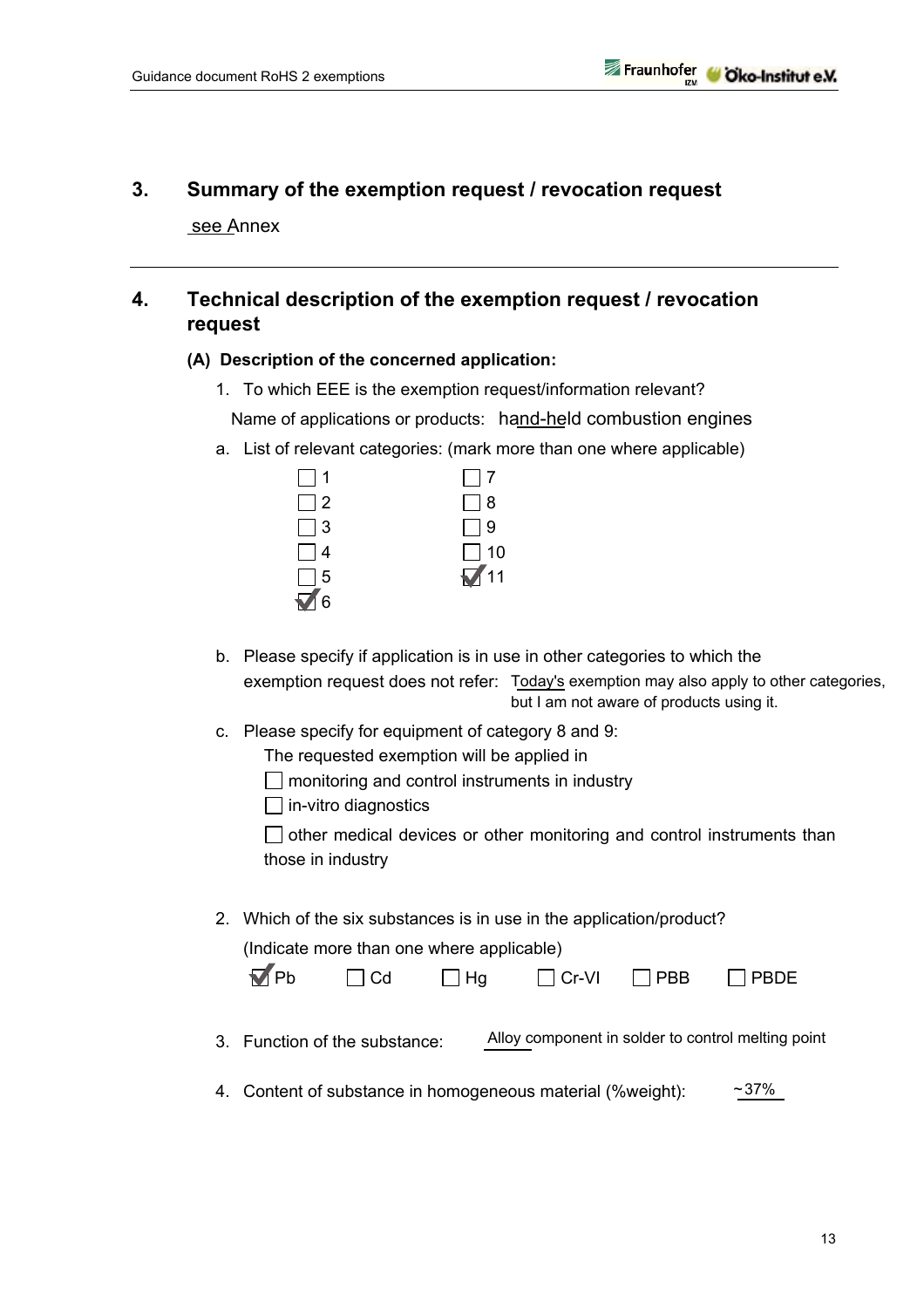- 5. Amount of substance entering the EU market annually through application for which the exemption is requested:  $\leq 3.5t$ Please supply information and calculations to support stated figure. see Annex
- 6. Name of material/component: Solder in inigition module and other electric or electronic engine control systems
- 7. Environmental Assessment: LCA: ∏ Yes  $\sqrt{N}$ No
- **(B) In which material and/or component is the RoHS-regulated substance used, for which you request the exemption or its revocation? What is the function of this material or component?**

see Annex

**(C) What are the particular characteristics and functions of the RoHS-regulated substance that require its use in this material or component?** 

see Annex

- **5. Information on Possible preparation for reuse or recycling of waste from EEE and on provisions for appropriate treatment of waste** 
	- **1) Please indicate if a closed loop system exist for EEE waste of application exists and provide information of its characteristics (method of collection to ensure closed loop, method of treatment, etc.)**

 Ignition control moduls and similar devices need to be seeled with epoxy resin and therefore cannot be recycled. (see Annex for explanation)

- **2) Please indicate where relevant:**
- Article is collected and sent without dismantling for recycling
- $\Box$  Article is collected and completely refurbished for reuse
- $\Box$  Article is collected and dismantled:

 $\Box$  The following parts are refurbished for use as spare parts:

The following parts are subsequently recycled:

Article cannot be recycled and is therefore:

 $\blacksquare$  Sent for energy return **M** Landfilled no information available, different in member states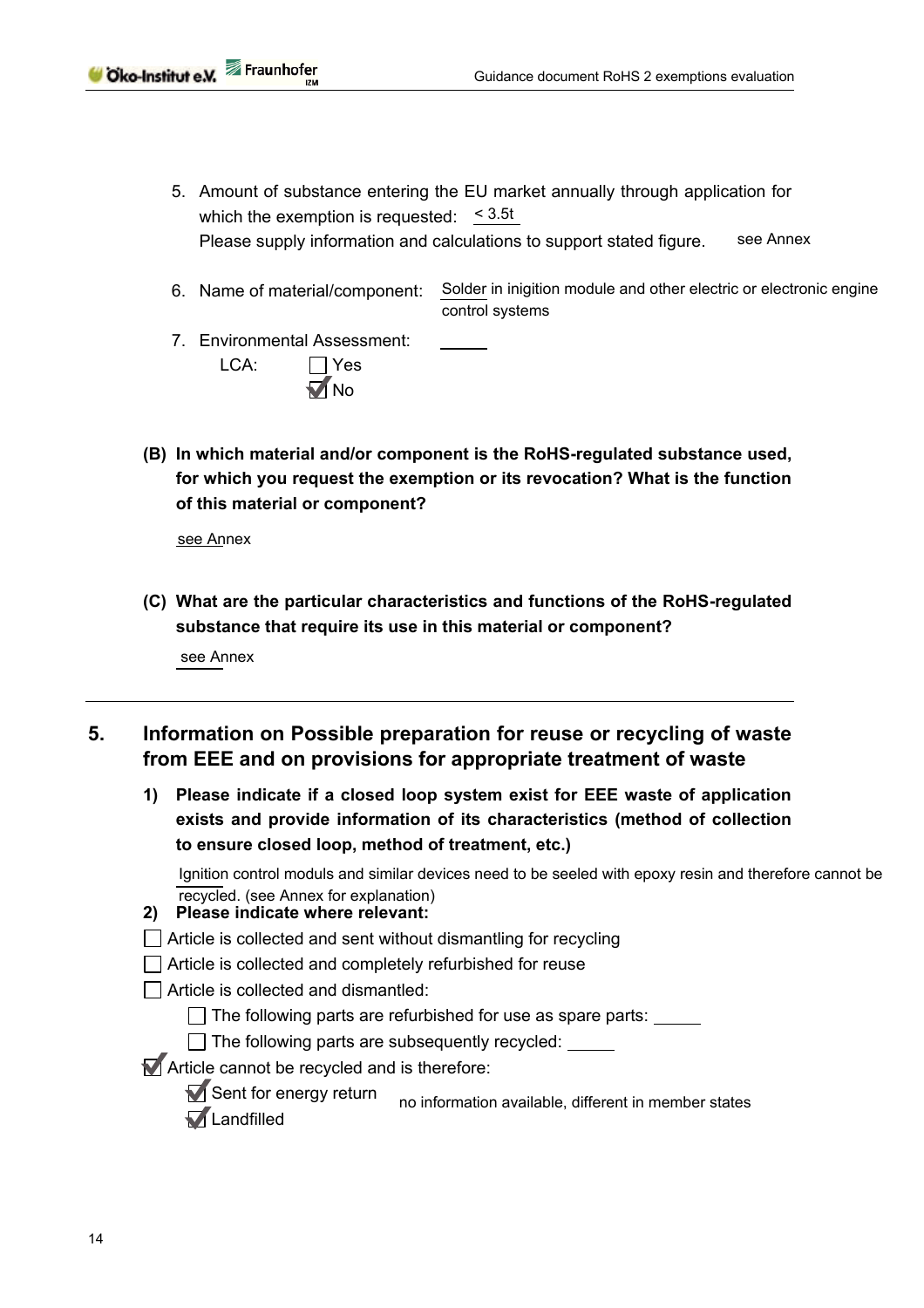$\overline{a}$ 

- **3) Please provide information concerning the amount (weight) of RoHS substance present in EEE waste accumulates per annum:**
- $\Box$  In articles which are refurbished
- $\Box$  In articles which are recycled
- $\blacksquare$  In articles which are sent for energy return
- $\nabla$  In articles which are landfilled



## **6. Analysis of possible alternative substances**

**(A) Please provide information if possible alternative applications or alternatives for use of RoHS substances in application exist. Please elaborate analysis on a life-cycle basis, including where available information about independent research, peer-review studies development activities undertaken** 

Lead-free solders have been tested positive in this application.

**(B) Please provide information and data to establish reliability of possible substitutes of application and of RoHS materials in application** 

 $\overline{a}$ Even though we have no data yet from a high population in the field. Laboratory tests and field testing results were positive.

### **7. Proposed actions to develop possible substitutes**

**(A) Please provide information if actions have been taken to develop further possible alternatives for the application or alternatives for RoHS substances in the application.** 

 Yes, alternatives have been evaluated in cooperation with the component supplier and were tested positive.

**(B) Please elaborate what stages are necessary for establishment of possible substitute and respective timeframe needed for completion of such stages.** 

In production the change-over to lead-free solder can be done until mid 2019. Since we have some very slow moving products, we need additional time to clear the supply chain. We also need the time to confirm the reliability in the field with a sufficiently high number of products. The start of production of the lead-free versions will not be delayed by the exemption renewal. The renewal will reduce the need to scrap lead-containing versions, which cannot be recycled.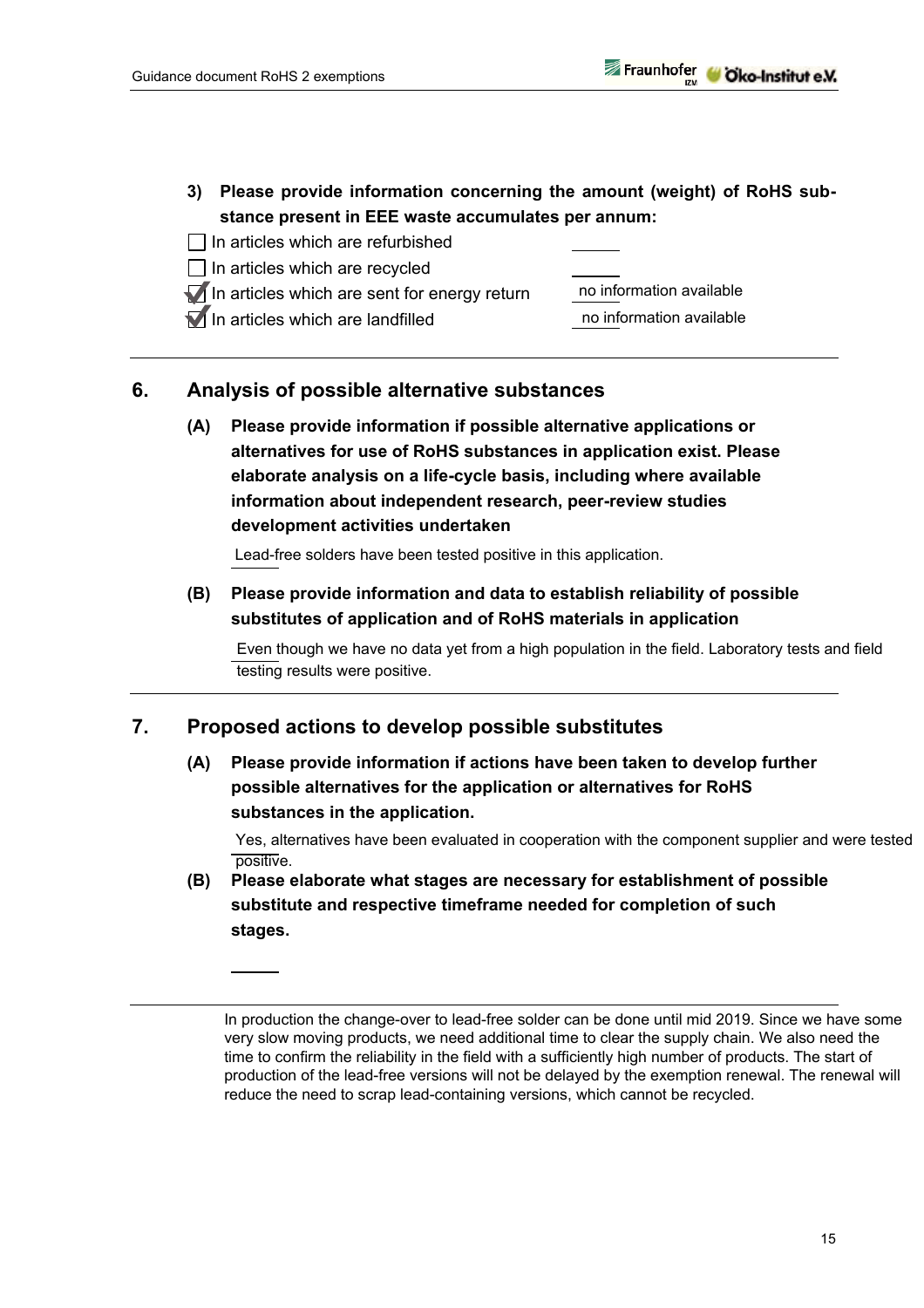## **8. Justification according to Article 5(1)(a):**

#### **(A) Links to REACH: (substance + substitute)**

1) Do any of the following provisions apply to the application described under (A) and (C)?

| Authorisation                                                           |                              | Pb is included in REACh, but for different product                             |  |
|-------------------------------------------------------------------------|------------------------------|--------------------------------------------------------------------------------|--|
| <b>SVHC</b>                                                             |                              | categories.                                                                    |  |
|                                                                         | Candidate list               |                                                                                |  |
|                                                                         | Proposal inclusion Annex XIV |                                                                                |  |
|                                                                         | <b>Annex XIV</b>             |                                                                                |  |
| Restriction                                                             |                              |                                                                                |  |
|                                                                         | <b>Annex XVII</b>            |                                                                                |  |
|                                                                         | Registry of intrusions       |                                                                                |  |
| Registration                                                            |                              |                                                                                |  |
|                                                                         |                              | 2) Provide REACH-relevant information received through the supply chain.       |  |
| Name of document:                                                       |                              |                                                                                |  |
|                                                                         |                              |                                                                                |  |
| (B) Elimination/substitution:                                           |                              |                                                                                |  |
| 1. Can the substance named under $O(A)1$ be eliminated?                 |                              |                                                                                |  |
| $\Box$ Yes.                                                             | Consequences?                |                                                                                |  |
| Justification:<br>$\Box$ No.                                            |                              |                                                                                |  |
| 2. Can the substance named under $O(A)1$ be substituted?<br>$\Box$ Yes. |                              |                                                                                |  |
|                                                                         | Design changes:              |                                                                                |  |
|                                                                         | Other materials:             |                                                                                |  |
|                                                                         | Other substance:             |                                                                                |  |
| $\Box$ No.                                                              |                              |                                                                                |  |
| Justification:                                                          |                              |                                                                                |  |
| 3.                                                                      |                              | Give details on the reliability of substitutes (technical data + information): |  |
|                                                                         |                              | 4. Describe environmental assessment of substance from 0(A)1 and possible      |  |
| substitutes with regard to                                              |                              |                                                                                |  |
| 1) Environmental impacts:                                               |                              |                                                                                |  |
| 2) Health impacts: ______                                               |                              |                                                                                |  |
| 3) Consumer safety impacts:                                             |                              |                                                                                |  |

 $\Rightarrow$  Do impacts of substitution outweigh benefits thereof? Please provide third-party verified assessment on this: \_\_\_\_\_